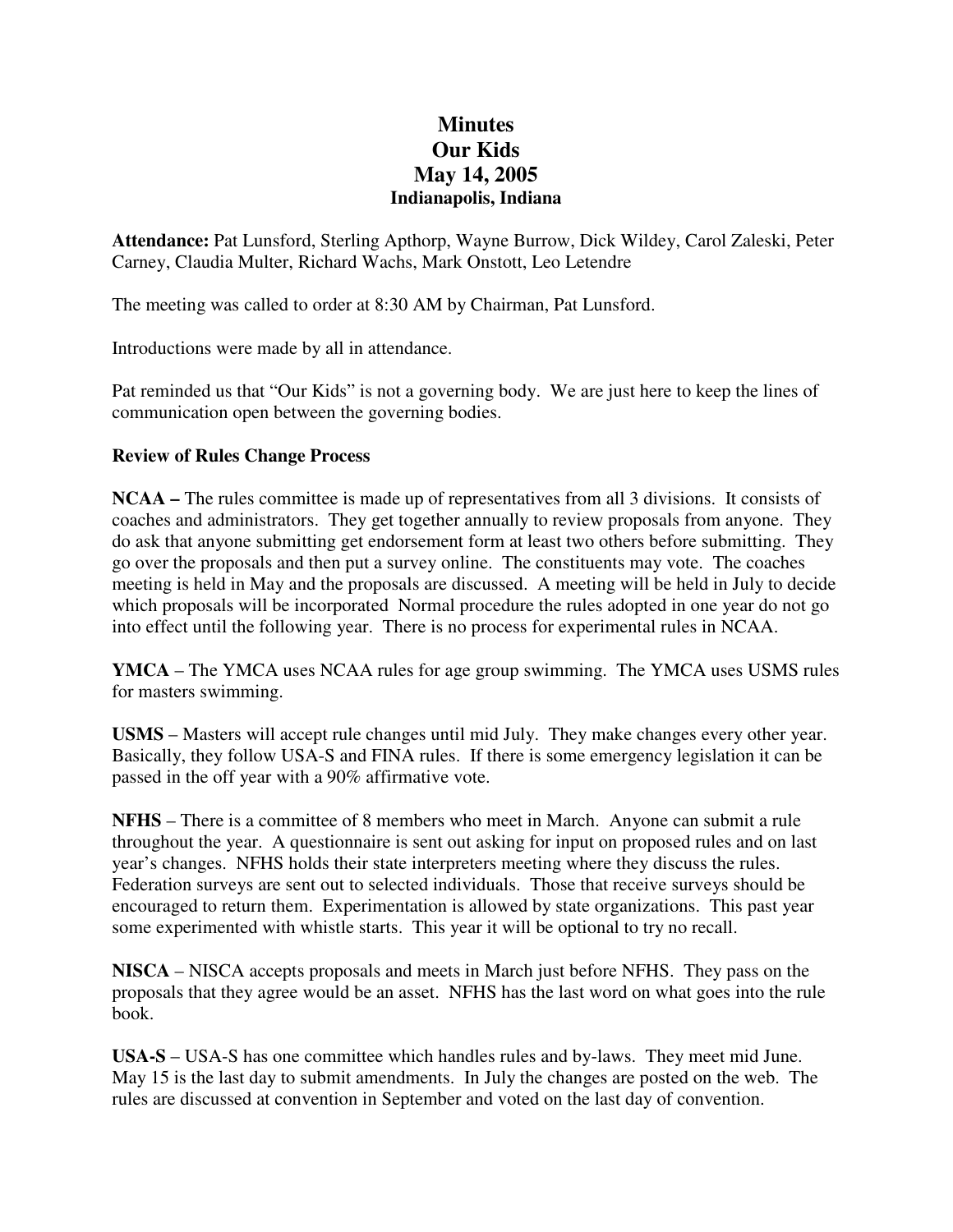Typically, USA-S votes to have their rules go along with FINA. They do have provisions for testing new rules.

**FINA** – FINA makes changes every 4 years. This year they will be in Montreal in July. Any member of FINA can submit legislation. The legislation is reviews by the rules committee and can designate that they are for or against the rule. The rules then go to the FINA Technical Swimming congress and they will designate for or against. The rules will be considered in July. One discussion underway right now is setting an upper age limit for FINA officials. The suggested age is 60 years.

## **Rule Change Proposals**

**NCAA** – NCAA has two proposals this year. One is a whistle preparatory command instead of "step up" or "place your feet". The second proposal is to require relay take off pads for Division I championships. Wayne Burrow did note that 30% of NCAA championships are foreign swimmers.

The group took a short break at this time.

As we gathered again, Pat pointed out that the Maxwell awards of excellence for officials is not just for USA-S officials. If anyone knows of a deserving official, they can contact Pat.

**YMCA** – YMCA follows NCAA rules.

**USMS** – USMS has no rule proposals.

**NFHS** – NFHS provided a handout with the rule changes. Two important ones are Breaststroke is now compliant with all other organizations. The head must break at the widest part of the second stroke. The jewelry rule has been relaxed a little. Warn the swimmer if they are caught wearing jewelry in an event. If seen before the event they must remove it before they swim.

**USA-S** – We were not past the deadline so we do not know of any possible changes.

**FINA** – FINA has many changes to be considered.

Breaststroke – there is a proposal to allow one dolphin kick at the start and at the turn. There is great concern that it could pass this time.

Backstroke – There is a change proposed to the backstroke turn that is an attempt to clarify the continuous turning action. Our group thought the terminology that is proposed would allow kicking and gliding as NCAA does. It is also proposed that the toes do not have to be under the water on the start. (Primarily for flat wall pads in pools with low water levels.)

**National Times Database** – We are getting closer. NCAA was given the opportunity to use the database this past winter, but did not do so. They may try next winter.